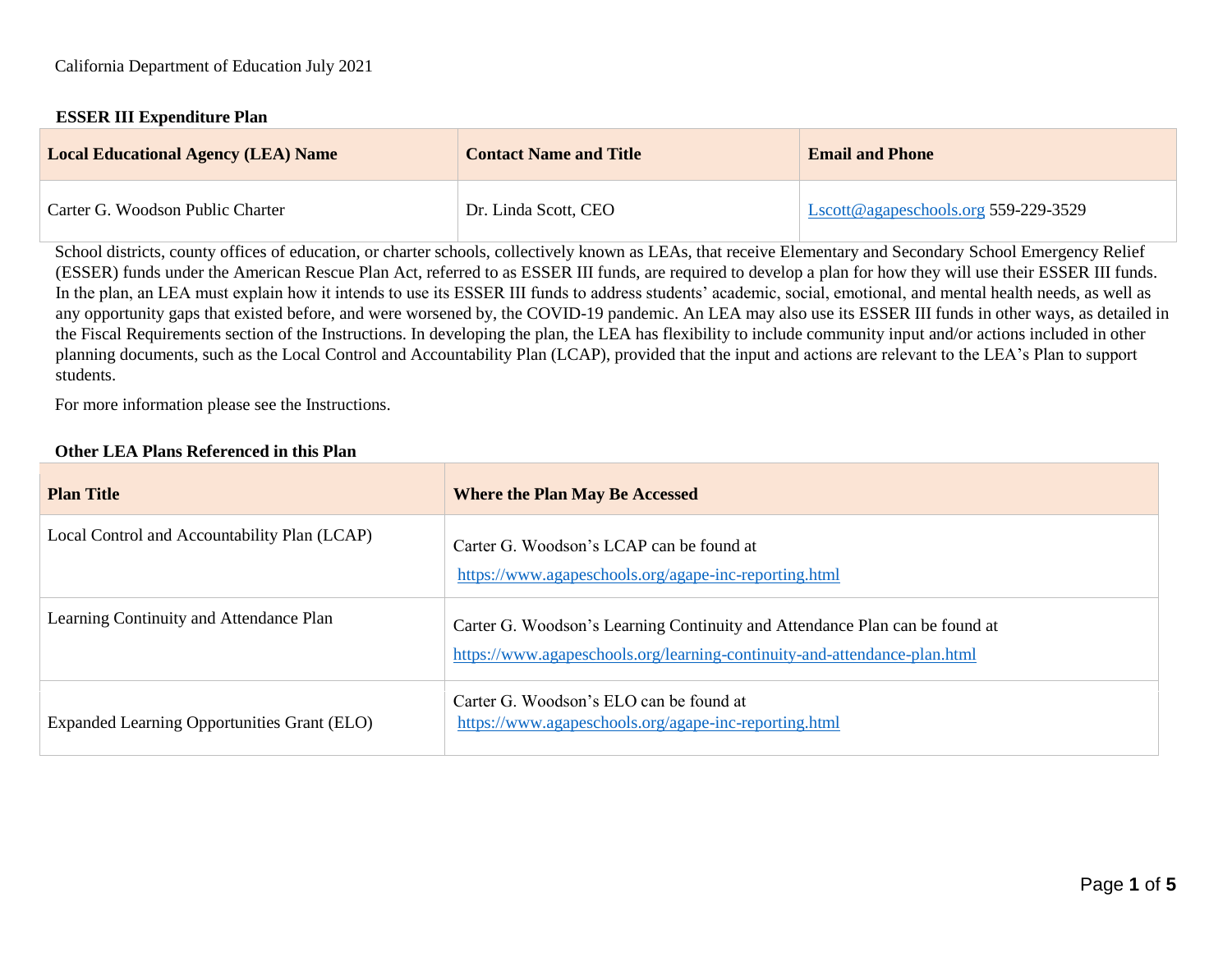#### **Summary of Planned ESSER III Expenditures**

Below is a summary of the ESSER III funds received by the LEA and how the LEA intends to expend these funds in support of students.

#### **Total ESSER III funds received by the LEA**

| [\$1,176,700]                                                                            |                                                       |
|------------------------------------------------------------------------------------------|-------------------------------------------------------|
| <b>Plan Section</b>                                                                      | <b>Total Planned ESSER III</b><br><b>Expenditures</b> |
| Strategies for Continuous and Safe In-Person Learning                                    | [\$868,926]                                           |
| Addressing Lost Instructional Time (a minimum of 20 percent of the LEAs ESSER III funds) | [\$307,774]                                           |
| Use of Any Remaining Funds                                                               | [\$0.00]                                              |
| <b>Total ESSER III funds included in this plan</b>                                       |                                                       |
| [\$1,176,700]                                                                            |                                                       |

#### **Community Engagement**

An LEA's decisions about how to use its ESSER III funds will directly impact the students, families, and the local community. The following is a description of how the LEA meaningfully consulted with its community members in determining the prevention and mitigation strategies, strategies to address the academic impact of lost instructional time, and any other strategies or activities to be implemented by the LEA. In developing the plan, the LEA has flexibility to include input received from community members during the development of other LEA Plans, such as the LCAP, provided that the input is relevant to the development of the LEA's ESSER III Expenditure Plan.

For specific requirements, including a list of the community members that an LEA is required to consult with, please see the Community Engagement section of the Instructions.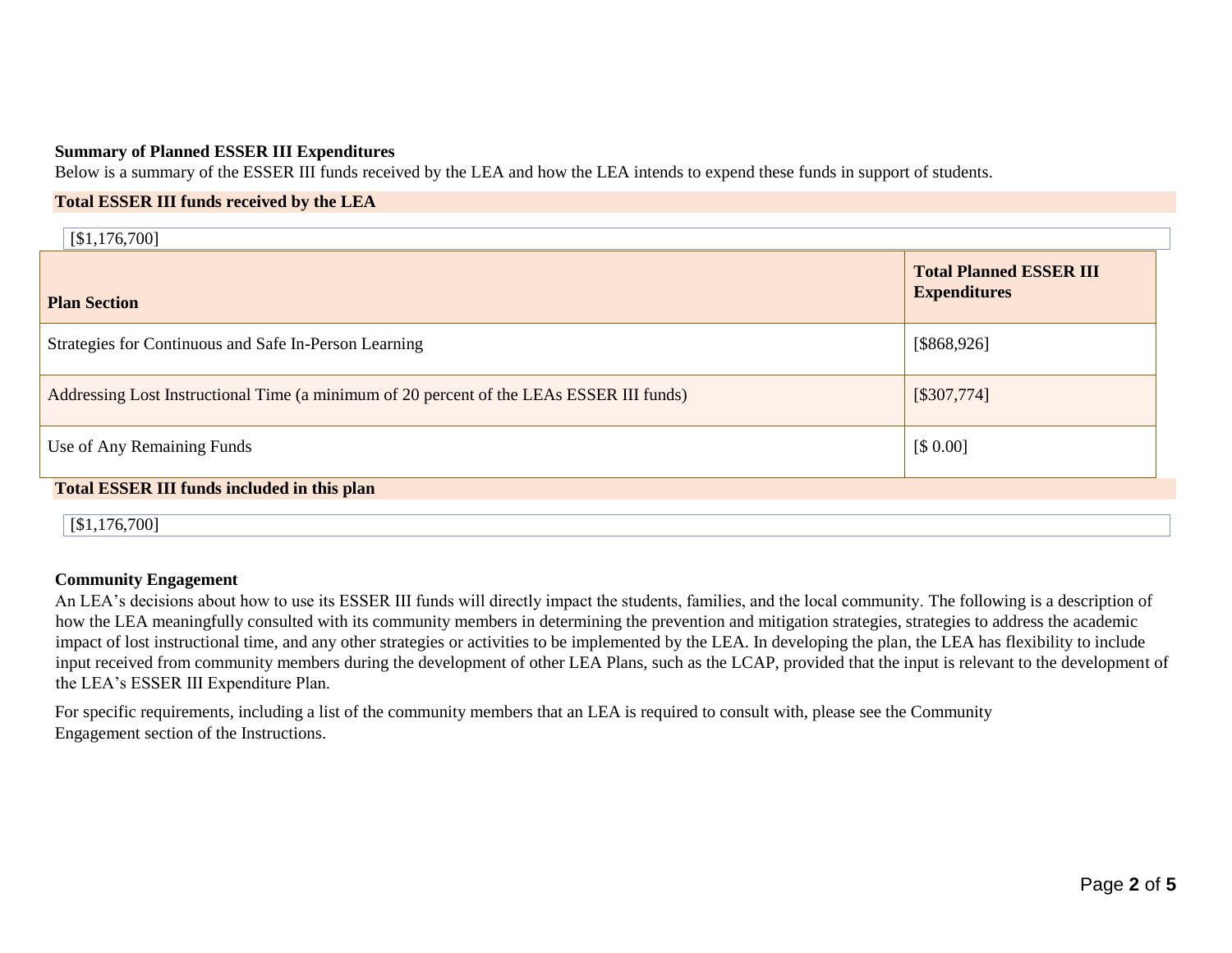A description of the efforts made by the LEA to meaningfully consult with its required community members and the opportunities provided by the LEA for public input in the development of the plan.

Carter G. Woodson Public Charter completes a yearly needs assessment for planning and assessing measures and making high quality implementations to ensure the needs of students, academic growths, social emotional and the health and wellness of the student's concerns are address. After the needs assessment was conducted newsletters, informational parent letters and school messenger notices were communicated to stakeholders to provide opportunities to give feedback on the operations at Carter G. Woodson. To ensure all stakeholders are aware of campus updates, all materials are written and spoken in English, Spanish and based on needs supplied on the home language survey data obtained during enrollment. The Elementary and Secondary School Emergency Relief (ESSER) funds under the American Rescue Plan Act, referred to as ESSER III funds input gathering process was in conjunction to gathering input for the Local Control and Accountability and the Expanded Learning Opportunities Grant addressing learning losses.

Stakeholders included:

.

| Agape non-profit governing board                    | Teachers                                               | <b>FUSD</b> parents               |
|-----------------------------------------------------|--------------------------------------------------------|-----------------------------------|
| School Site Council (SSC)                           | <b>Support Staff</b>                                   | <b>FUSD ISGI Specialist</b>       |
| District English Learner Advisory Committee (DELAC) | <b>Students</b>                                        | <b>Local Community Businesses</b> |
| Parent Council                                      | Fresno CASA Representative                             | <b>Foster Youth</b>               |
| Administrators                                      | Fresno Metro Black Chambers of Commerce Representative | Title 9 Coordinator               |
| Principals                                          | Carter G. Woodson Parent and Community                 |                                   |

The charter contacted to all stakeholders were via mail, personal calls, email and personal delivery of flyers and notices during July and August. Based on the feedback, the charter determined and identified state of the art resources, technology usage, additional CTE opportunities for the Medical and Business pathways and interactive course supplement materials and software such as Edgenuity, Achieve3000, Discovery Science and moving forward with a new math textbook adoption is needed to reduce learning losses and increase student interest for on-time graduations. The charter also determined that additional professional development to teachers and staff in social emotional learning (SEL) strategies, health and wellness and reengagement activities and strategies were key to meet the additional needs to students and family. Lastly, staff allocations to ensure that each site are staff adequately for providing high quality instruction.

With the ESSSR III fund, the charter prioritized setting individual learning goals, health and wellness initiatives, COVID-19 protocols and procedures, facility's needs, technology rollouts for one-on-one devices (tablets, Chromebook, desktops, remote and home internet service to students with disabilities, Homeless and Foster, English Learners, and at-risk students. The charter also determined targeted professional development is needed for teachers and staff as the charter moved to in-person instruction in the areas of student engagement, reengagement strategies, and higher order thinking skills. These efforts are in place to reduce chronic absenteeism for students, increase academic interest, reduce credit-deficiency, and coping mechanisms to maximize instructional time, reduce learning gaps, anxiety and learning hesitancy. During the pandemic, students were provided one to one device, additional check-ins by counselors and teachers and provided opportunities for one-on-one and/or small group interventions via in-person or zoom or Microsoft Team. With these efforts, the charter was able to increase daily attendance and student performances during distance learning. Additionally, in the event of future school closures, adjustments to the charter's multi-Tiered levels of Support to included acquiring consulting therapist and contracted district psychologist.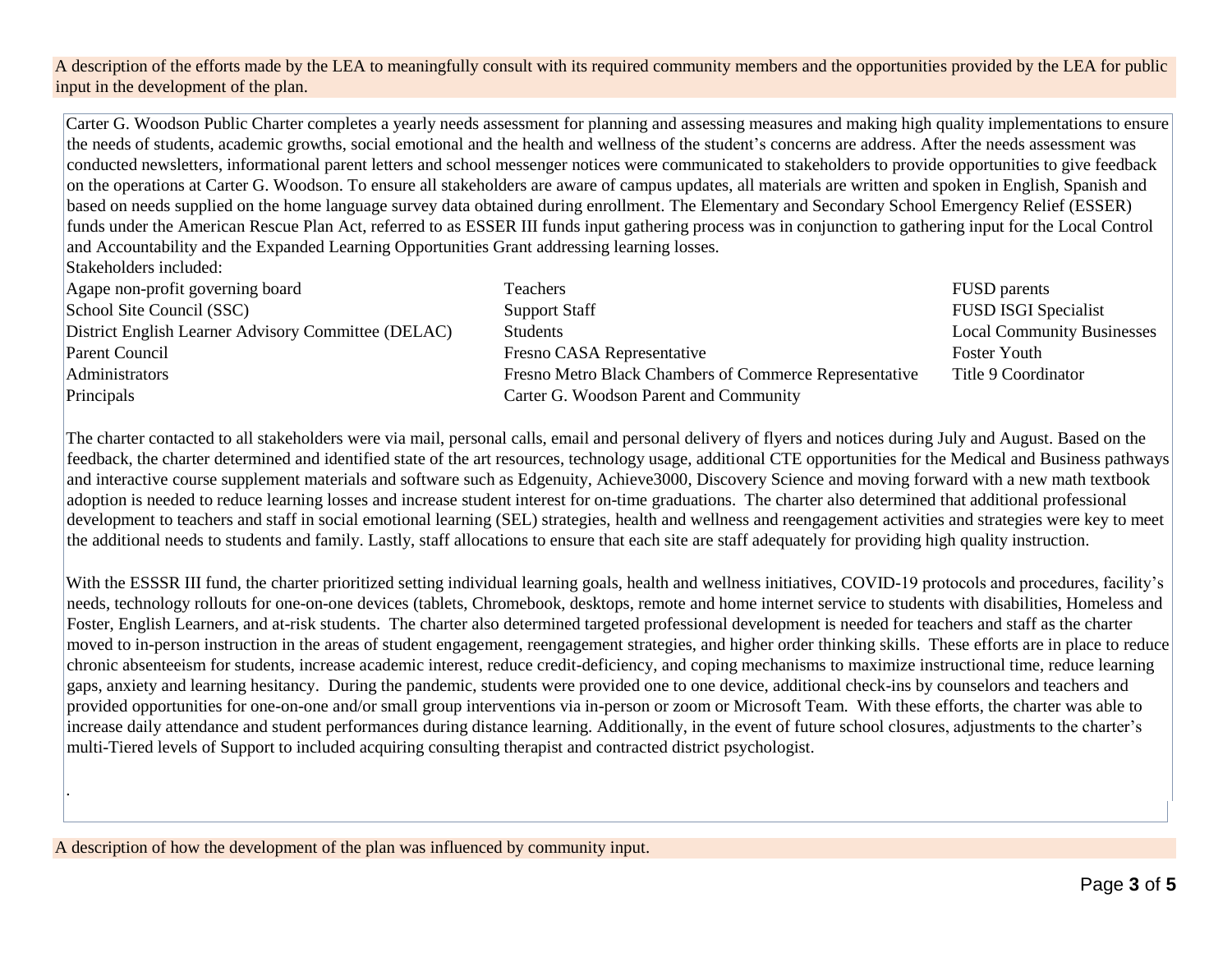The charter held multiple meeting and public hearings regarding the ESSER III Expenditure Plan. After the initial feedback from stakeholders, the charter held a public hearing on July 20, 2021, with the DELAC, Parent Councils and School Site Council. Stakeholders were given an opportunity to provide feedback via verbally and/or written by email and/or survey monkey. Materials were made public in multiple languages on the school's website and sent via email and by postage. Additionally, a public hearing and meeting was held on August 9, 2021, with the Agape Board of Directors and stakeholders to finalize and approve. The Agape Board of Directors approved revisions on October 25, 2021. Notifications were provided to all stakeholders in accordance with the law. Within the meetings, the Agape Board of Directors, School Site Council, District English Learner Advisory Committee receive and discuss survey data collected from stakeholder regarding expenditure expectations. The Boards and Committees also reviewed student academic achievement and performance data and contributed input to the continuation of program improvement, staffing needs, interventions, and technology. All comments from the public hearings were incorporated into this ESSER. Also, within the meetings and public hearings, the Boards and Committees discussed how funding will be allocated to service students with disabilities, English Learners, Foster and Homeless youth, parenting teens, underserved students such as incarcerated and migrate students. We currently do not have representatives and/or students enrolled as tribal and collective bargaining organizations, this is reflected within enrollment and accordance to the Charter's bylaws.

## **Actions and Expenditures to Address Student Needs**

The following is the LEA's plan for using its ESSER III funds to meet students' academic, social, emotional, and mental health needs, as well as how the LEA will address the opportunity gaps that existed before, and were exacerbated by, the COVID-19 pandemic. In developing the plan, the LEA has the flexibility to include actions described in existing plans, including the LCAP and/or Expanded Learning Opportunity (ELO) Grant Plan, to the extent that the action(s) address the requirements of the ESSER III Expenditure Plan.

For specific requirements, please refer to the Actions and Expenditures to Address Student Needs section of the Instructions.

# **Strategies for Continuous and Safe In-Person Learning**

A description of how the LEA will use funds to continuously and safely operate schools for in-person learning in a way that reduces or prevents the spread of the COVID-19 virus.

## **Total ESSER III funds being used to implement strategies for continuous and safe in-person learning**

| [\$868,926]                              |                         |                                                                    |                                                        |
|------------------------------------------|-------------------------|--------------------------------------------------------------------|--------------------------------------------------------|
| <b>Plan Alignment (if</b><br>applicable) | <b>Action Title</b>     | <b>Action Description</b>                                          | <b>Planned ESSER III</b><br><b>Funded Expenditures</b> |
| Goal 1, Action                           | In-Person Instructional | Professional Development to Principals, Teachers and Support Staff | \$367,630                                              |
| 1/Action 2                               |                         | Technology Devices for 1-1 instruction                             |                                                        |
|                                          |                         | COVID-19 Prevention purchases, protocol and procedure protocols    |                                                        |
| Goal 2, Action 1                         | Targeted Intervention   | updates                                                            |                                                        |
|                                          |                         | Extended Learning Expansions – (5) Saturday Schools                |                                                        |
| Goal 3, Action 1                         |                         | Health and Wellness Expansions                                     |                                                        |
|                                          |                         | Staffing allocations (Subs/TA/Mentors and Medical Assistants)      |                                                        |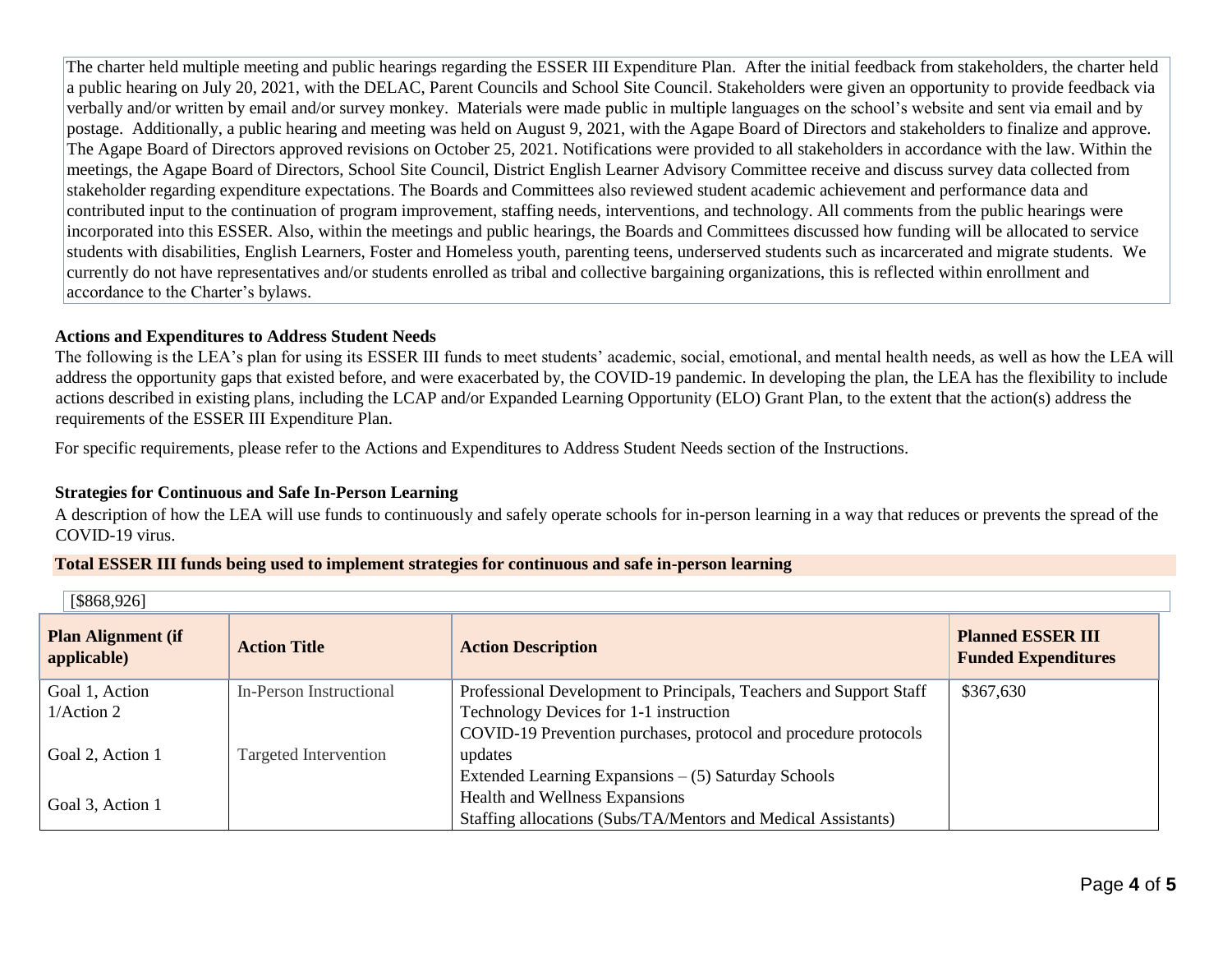| Goal 1, Action                           | In-Person Instructional     | Student Supports – Counseling services and Mental Health       | \$501,296                                              |
|------------------------------------------|-----------------------------|----------------------------------------------------------------|--------------------------------------------------------|
| 1/Action 2                               |                             | Contractors                                                    |                                                        |
|                                          | Targeted Intervention       | Online platforms such as Edgenuity, Acheieve3000 and Discovery |                                                        |
| Goal 2, Action 1                         |                             | Science and Math Textbook Adoptions                            |                                                        |
|                                          | Social Emotional and Mental | <b>Academic Resources</b>                                      |                                                        |
| Goal 3, Action 1                         | health support              | <b>Hybrid Learning</b>                                         |                                                        |
|                                          |                             | In-person Learning                                             |                                                        |
|                                          | Credit recovery             | Health and wellness equipment                                  |                                                        |
|                                          |                             | Technology                                                     |                                                        |
| <b>Plan Alignment (if</b><br>applicable) | <b>Action Title</b>         | <b>Action Description</b>                                      | <b>Planned ESSER III</b><br><b>Funded Expenditures</b> |
|                                          |                             |                                                                |                                                        |

# **Addressing the Impact of Lost Instructional Time**

A description of how the LEA will use funds to address the academic impact of lost instructional time.

# **Total ESSER III funds being used to address the academic impact of lost instructional time**

 $\sqrt{5307,774}$ 

| <b>Plan Alignment (if</b><br>applicable) | <b>Action Title</b>           | <b>Action Description</b>                                           | <b>Planned ESSER III</b><br><b>Funded Expenditures</b> |
|------------------------------------------|-------------------------------|---------------------------------------------------------------------|--------------------------------------------------------|
| Goal 1, Action                           | <b>Pupil Learning Loss</b>    | Reengagement activities and strategies                              | \$126,371                                              |
| 1/Action 2                               |                               | Professional development for Principals, Teachers and Support Staff |                                                        |
|                                          |                               | Student Attendance and Academic Tracking System                     |                                                        |
| Goal 2, Action 1                         |                               | Extended Learning Expansion – summer expansion                      |                                                        |
|                                          |                               | Technology 1-1 for students - Chromebook, Tablets and Hotspots      |                                                        |
| Goal 3, Action 1                         |                               | $Transportation - additional \, business$                           |                                                        |
|                                          |                               | Literacy and Mathematics supplement software                        |                                                        |
| Goal 5, Action 1                         | <b>Conditions and Climate</b> | <b>COVID-19 PPE and Materials</b>                                   | \$181,403                                              |
|                                          |                               | <b>Portables Sanitizer Machines</b>                                 |                                                        |
|                                          |                               | Portable Handwashing Machines                                       |                                                        |
|                                          |                               | <b>HVAC</b> updates                                                 |                                                        |
|                                          |                               | Disinfectant and Sanitizing                                         |                                                        |
|                                          |                               | Case Tracking                                                       |                                                        |
|                                          |                               | Meal                                                                |                                                        |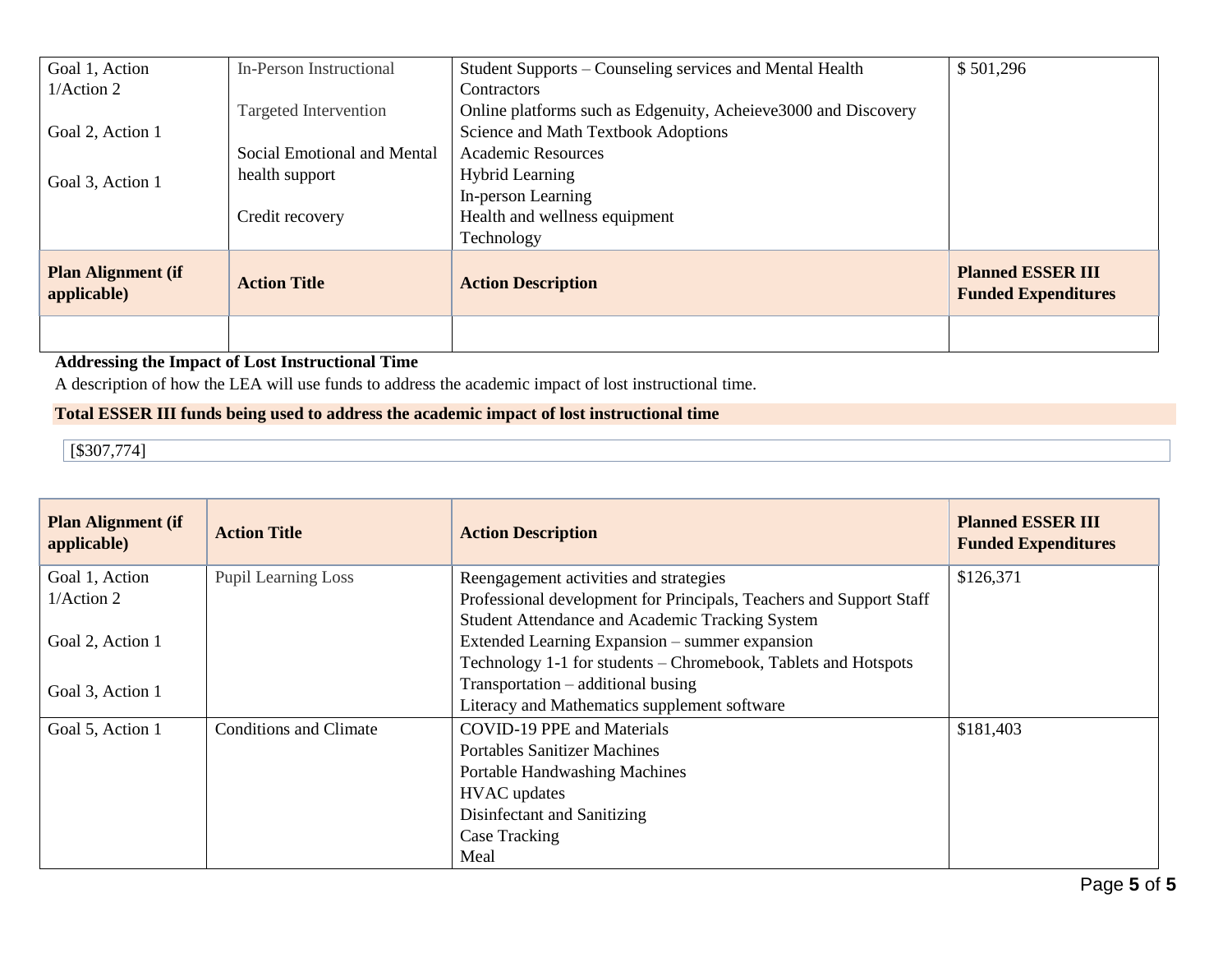|  | $\sim$ 11<br>.<br>11mate<br>$\sim$ Survey |  |
|--|-------------------------------------------|--|
|--|-------------------------------------------|--|

# **Use of Any Remaining Funds**

A description of the how the LEA will use any remaining ESSER III funds, as applicable.

## **Total ESSER III funds being used to implement additional actions**

| Not applicable; no remaining ARP ESSER III funds to spend. |                             |                               |                                                        |
|------------------------------------------------------------|-----------------------------|-------------------------------|--------------------------------------------------------|
| <b>Plan Alignment (if</b><br>applicable)                   | <b>Action Title</b>         | <b>Action Description</b>     | <b>Planned ESSER III</b><br><b>Funded Expenditures</b> |
| [Plan, Goal #, Action #]                                   | [Short title of the action] | [A description of the action] | [\$0.00]                                               |
| [Plan, Goal #, Action #]                                   | [Short title of the action] | [A description of the action] | [\$0.00]                                               |
| [Plan, Goal #, Action #]                                   | [Short title of the action] | [A description of the action] | [\$0.00]                                               |

## **Ensuring Interventions are Addressing Student Needs**

The LEA is required to ensure its interventions will respond to the academic, social, emotional, and mental health needs of all students, and particularly those students most impacted by the COVID–19 pandemic. The following is the LEA's plan for ensuring that the actions and expenditures in the plan are addressing the identified academic, social, emotional, and mental health needs of its students, and particularly those students most impacted by the COVID–19 pandemic.

| <b>Action Title(s)</b>              | <b>How Progress will be Monitored</b>                              | <b>Frequency of</b><br><b>Progress Monitoring</b> |
|-------------------------------------|--------------------------------------------------------------------|---------------------------------------------------|
| Mental Health and Student Support - | Contracted Mental Health and School guidance counselors' check-ins | Weekly with needed follow-ups                     |
| <b>Emotional Supports</b>           | Social Emotional Check-ins                                         | Weekly, Monthly                                   |
|                                     | <b>Student Attendance Tracking</b>                                 | Daily                                             |
|                                     | After-school Program                                               | Daily, Weekly                                     |
|                                     | <b>ISGI Check-ins</b>                                              | Weekly, Monthly and Quarterly                     |
|                                     | Food services                                                      | Daily                                             |
|                                     |                                                                    |                                                   |
|                                     |                                                                    |                                                   |
|                                     |                                                                    |                                                   |
|                                     |                                                                    |                                                   |
|                                     |                                                                    |                                                   |
|                                     |                                                                    |                                                   |
|                                     |                                                                    |                                                   |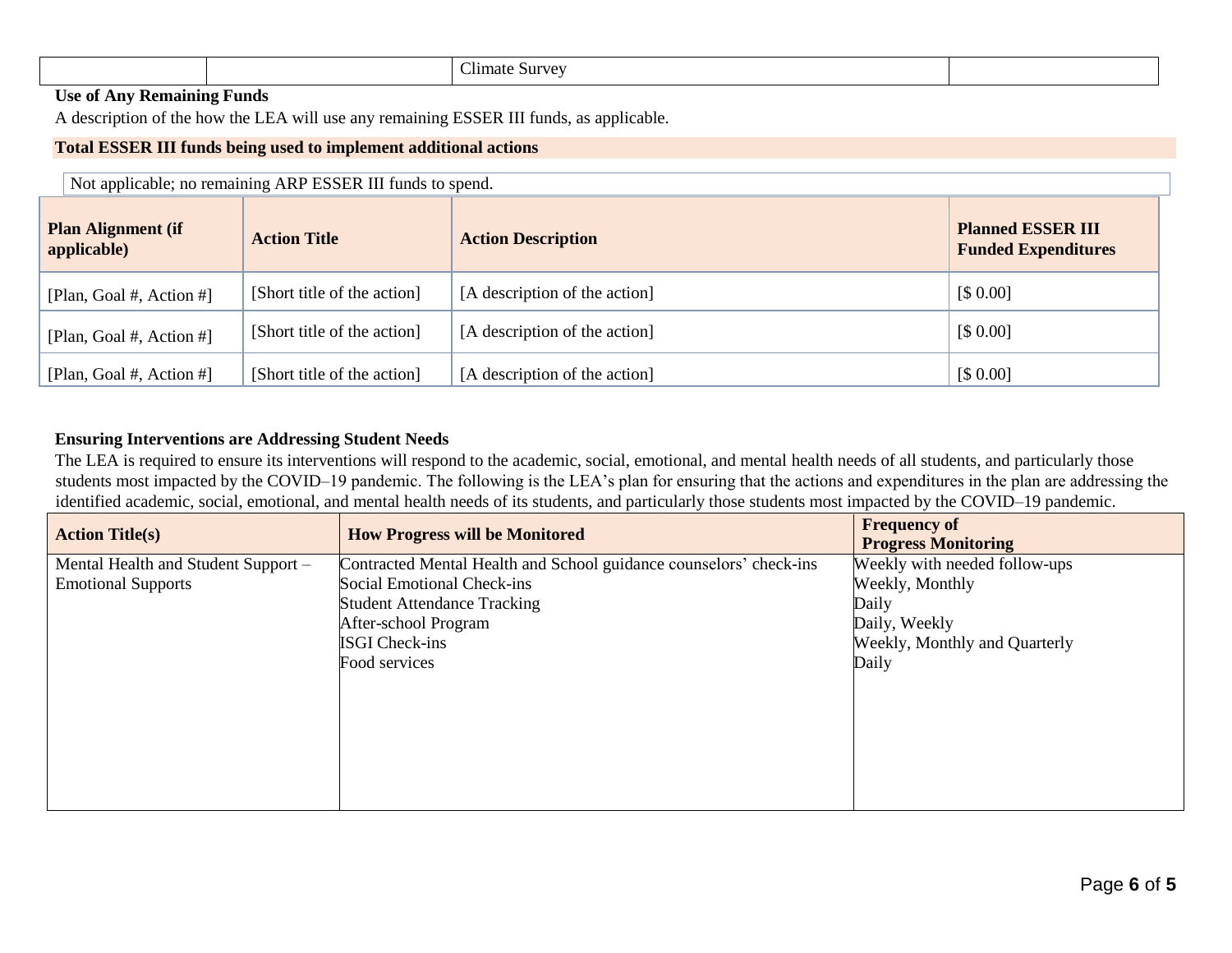| Pupil and Family Engagement                | <b>Monthly Newsletters</b>                               | Monthly                            |
|--------------------------------------------|----------------------------------------------------------|------------------------------------|
| and Outreach – SEL Supports                | <b>Principal Messages</b>                                | Daily, Weekly                      |
|                                            | Teacher to Student check-ins                             | Daily, Weekly                      |
|                                            | EL Program – ELD scheduling                              | Monthly, Quarterly and Semi-Annual |
|                                            | PBIS/MTSS Implementations                                | Daily, Weekly                      |
|                                            | Foster and Homeless check-ins                            | Weekly, Monthly and Annually       |
| Technology – Student Capabilities          | 1:1 Student Ratio – Chromebooks, Tablets and Desktops    | Daily, Weekly                      |
|                                            | Help desk                                                | Weekly, Monthly and On-going       |
| Professional Development - High            | Teaching and Learning                                    | Weekly, Monthly and Quarterly      |
| <b>Quality Instruction and Supplements</b> | <b>Classroom Observation</b>                             | Daily and Weekly                   |
|                                            | PLC                                                      | Weekly, Monthly                    |
|                                            | <b>Supplement Materials</b>                              | Daily, Weekly                      |
|                                            | Credit Recovery                                          | Daily, Weekly                      |
|                                            | Flex Scheduling                                          | Daily, Weekly and Quarterly        |
|                                            | Tiered Re-Engagement Strategies Professional Development | Weekly, Monthly and Quarterly      |
| Facilities – Cleaning and Maintenance      | COVID-19 PPE                                             | Daily, Weekly                      |
|                                            | <b>HVAC</b>                                              | Daily, Weekly                      |
|                                            | Infrastructure                                           | Daily, Weekly                      |
|                                            | Environmental Hazards                                    | Daily, Weekly                      |
|                                            |                                                          |                                    |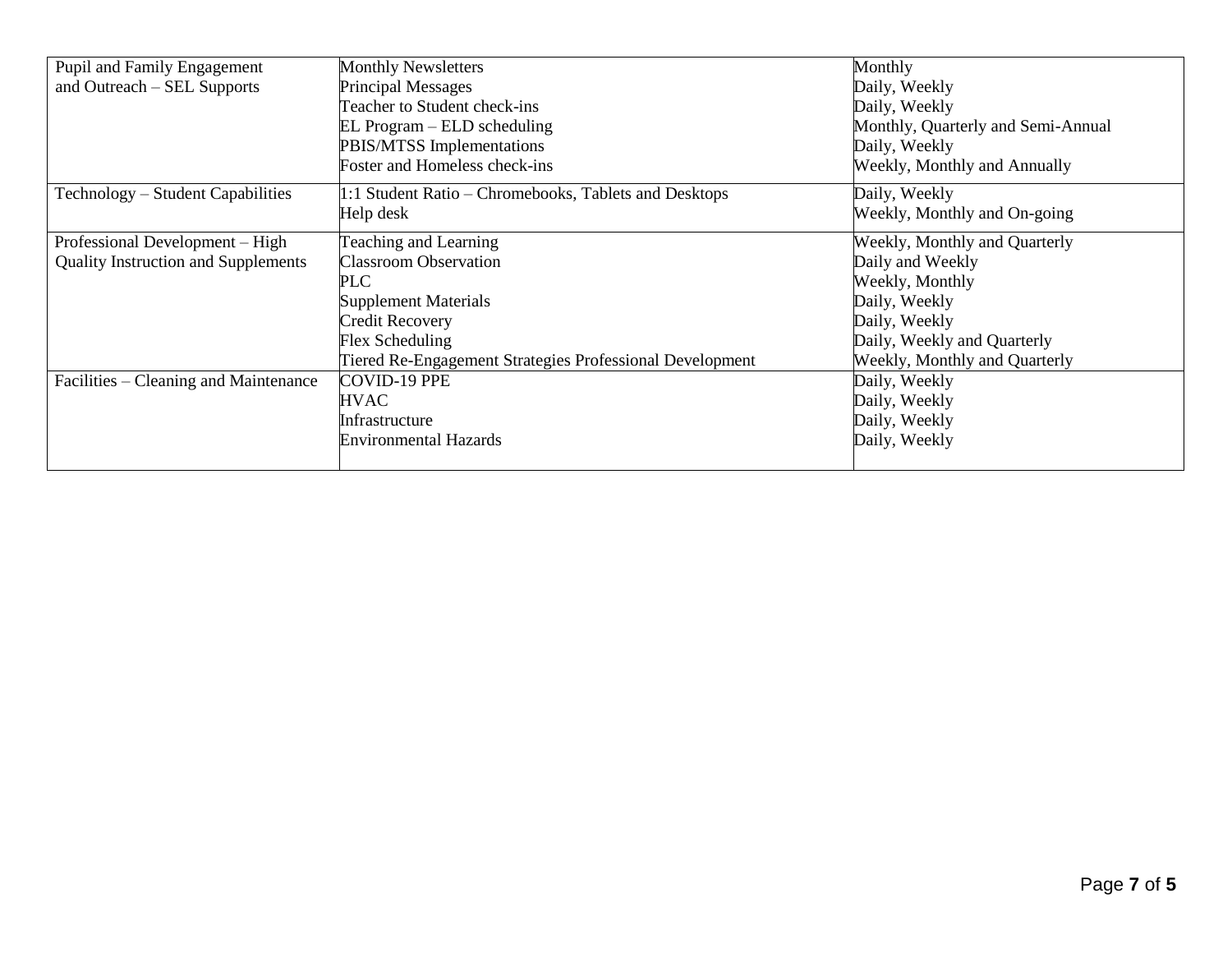# **ESSER III Expenditure Plan Instructions Introduction**

School districts, county offices of education (COEs), or charter schools, collectively known as local educational agencies (LEAs), that receive Elementary and Secondary School Emergency Relief (ESSER) funds under the American Rescue Plan (ARP) Act, referred to

as ESSER III funds, are required to develop a plan for how they will use ESSER III funds to, at a minimum, address students' academic, social, emotional, and mental health needs, as well as the opportunity gaps that existed before, and were exacerbated by, the COVID-19 pandemic.

The plan must be adopted by the local governing board or body of the LEA at a public meeting on or before October 29, 2021 and must be submitted for review and approval within five days of adoption. A school district must submit its ESSER III Expenditure Plan to its COE for review and approval; a COE must submit its plan to the California Department of Education for review and approval. A charter school must submit its plan to its chartering authority for review and to the COE of the county in which the charter school operates for review and approval.

In addition, consistent with the requirements of the ARP, Volume 86, *Federal Register*, page 21201, April 22, 2021, the ESSER III Expenditure Plan must be:

- Written in an understandable and uniform format;
- Written in a language that parents can understand, to the extent practicable; o If it is not practicable to provide written translations to a parent with limited English proficiency, the plan must be orally translated for parents
- Provided in an alternative format to a parent who is an individual with a disability as defined by the Americans with Disabilities Act, upon request; and
- Be made publicly available on the LEA's website.

For additional information regarding ESSER III funding please see the ARP Act Funding web page at [https://www.cde.ca.gov/fg/cr/arpact.asp.](https://www.cde.ca.gov/fg/cr/arpact.asp) 

*For technical assistance related to the ESSER III Expenditure Plan template and instructions, please contact LCFF@cde.ca.gov. For all other questions related to ESSER III, please contact EDReliefFunds@cde.ca.gov.* 

# **Fiscal Requirements**

• The LEA must use at least 20 percent (20%) of its ESSER III apportionment for expenditures related to addressing the academic impact of lost instructional time through the implementation of evidence-based interventions, such as summer learning or summer enrichment, extended day, comprehensive afterschool programs, or extended school year programs.

o For purposes of this requirement, "evidence-based interventions" include practices or programs that have evidence to show that they are effective at producing results and improving outcomes when implemented. This kind of evidence has generally been produced through formal studies and research. There are four tiers, or levels, of evidence:

- **Tier 1 – Strong Evidence**: the effectiveness of the practices or programs is supported by one or more welldesigned and well-implemented randomized control experimental studies.
- $\div$  **Tier 2 Moderate Evidence**: the effectiveness of the practices or programs is supported by one or more welldesigned and wellimplemented quasi-experimental studies.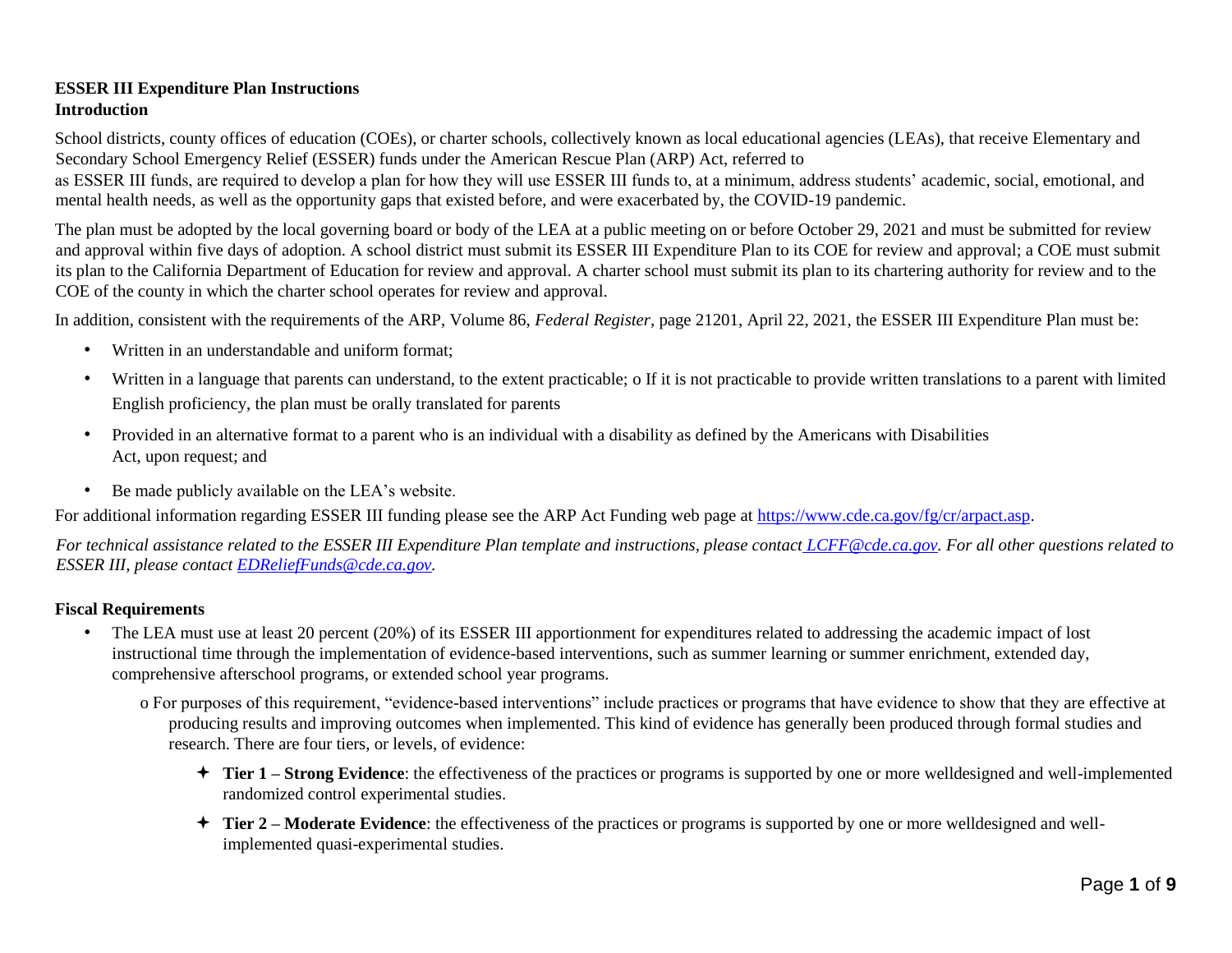- **Tier 3 – Promising Evidence**: the effectiveness of the practices or programs is supported by one or more welldesigned and wellimplemented correlational studies (with statistical controls for selection bias).
- **Tier 4 – Demonstrates a Rationale**: practices that have a well-defined logic model or theory of action, are supported by research, and have some effort underway by a State Educational Agency, LEA, or outside research organization to determine their effectiveness.

o For additional information please see the Evidence-Based Interventions Under the ESSA web page at [https://www.cde.ca.gov/re/es/evidence.asp.](https://www.cde.ca.gov/re/es/evidence.asp) 

- The LEA must use the remaining ESSER III funds consistent with section  $2001(e)(2)$  of the ARP Act, including for:
	- o Any activity authorized by the Elementary and Secondary Education Act (ESEA) of 1965; o Any activity authorized by the Individuals with Disabilities Education Act (IDEA); o Any activity authorized by the Adult Education and Family Literacy Act; o Any activity authorized by the Carl D. Perkins Career and Technical Education Act of 2006; o Coordination of preparedness and response efforts of LEAs with State, local, Tribal, and territorial public health departments, and other relevant agencies, to improve coordinated responses among such entities to prevent, prepare for, and respond to COVID-19;
	- o Activities to address the unique needs of low-income students, students with disabilities, English learners, racial and ethnic minorities, homeless students, and foster youth, including how outreach and service delivery will meet the needs of each population;
	- o Developing and implementing procedures and systems to improve the preparedness and response efforts of LEAs; o Training and professional development for staff of the LEA on sanitation and minimizing the spread of infectious diseases; o Purchasing supplies to sanitize and clean the facilities of an LEA, including buildings operated by such agency; o Planning for, coordinating, and implementing activities during long-term closures, including providing meals to eligible students, providing technology for online learning to all students, providing guidance for carrying out requirements under IDEA, and ensuring other educational services can continue to be provided consistent with all Federal, State, and local requirements;
	- o Purchasing education technology (including hardware, software, and connectivity) for students who are served by the LEA that aids in regular and substantive educational interaction between students and their classroom instructors, including low-income students and children with disabilities, which may include assistive technology or adaptive equipment;
	- o Providing mental health services and supports, including through the implementation of evidence-based full-service community schools;
	- o Planning and implementing activities related to summer learning and supplemental after school programs, including providing classroom instruction or online learning during the summer months and addressing the needs of underserved students;
	- o Addressing learning loss among students, including underserved students, by:
		- Administering and using high-quality assessments that are valid and reliable, to accurately assess students' academic progress and assist educators in meeting students' academic needs, including through differentiated instruction,
		- $\triangleq$  Implementing evidence-based activities to meet the comprehensive needs of students,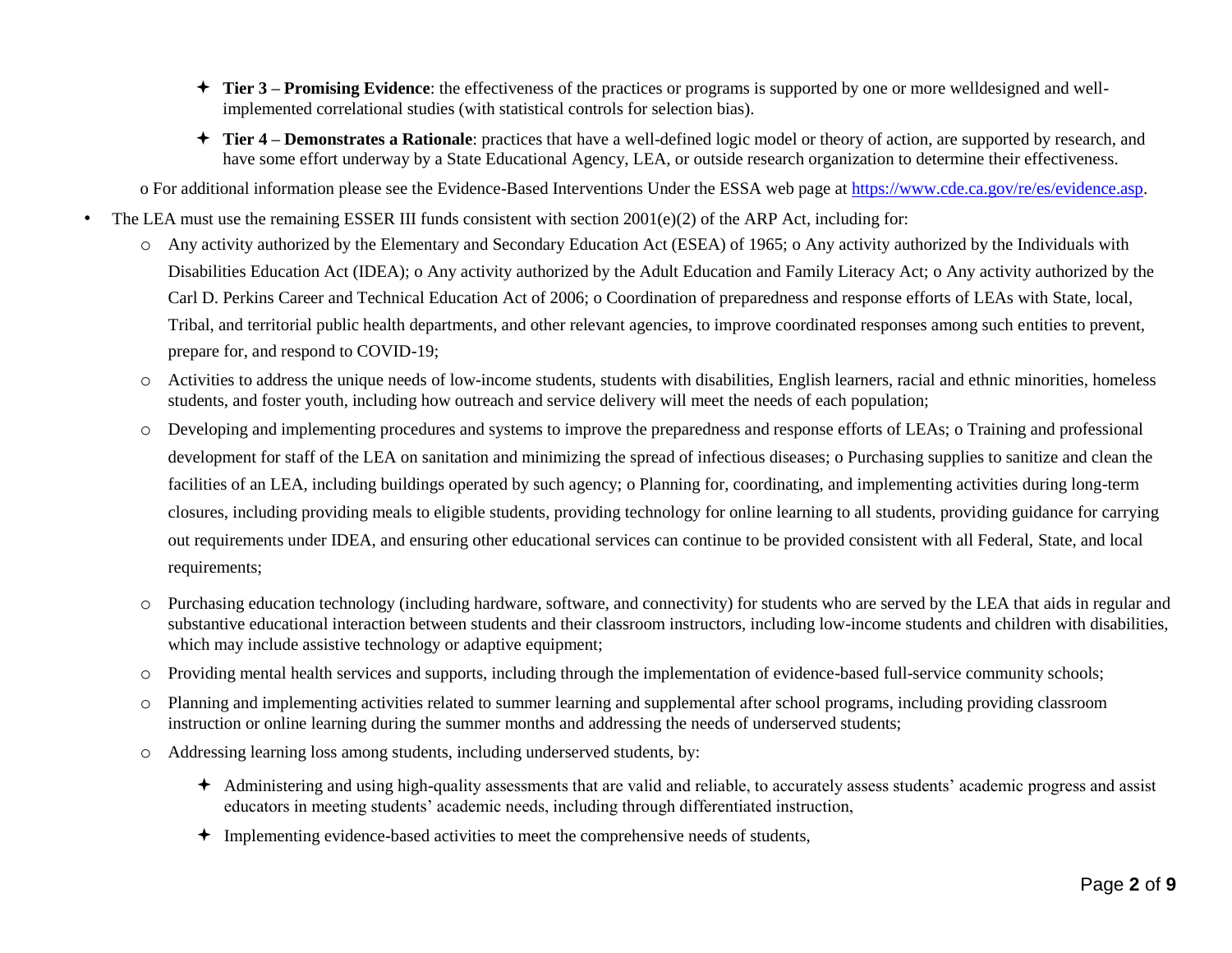- Providing information and assistance to parents and families of how they can effectively support students, including in a distance learning environment, and
- Tracking student attendance and improving student engagement in distance education;

**Note:** A definition of "underserved students" is provided in the Community Engagement section of the instructions.

- o School facility repairs and improvements to enable operation of schools to reduce risks of virus transmission and exposure to environmental health hazards, and to support student health needs;
- o Inspection, testing, maintenance, repair, replacement, and upgrade projects to improve the indoor air quality in school facilities, including mechanical and nonmechanical heating, ventilation, and air conditioning systems, filtering, purification and other air cleaning, fans, control systems, and window and door replacement;
- o Developing strategies and implementing public health protocols including, to the greatest extent practicable, policies in line with guidance from the Centers for Disease Control and Prevention (CDC) for the reopening and operation of school facilities to effectively maintain the health and safety of students, educators, and other staff;
- o Other activities that are necessary to maintain the operation of and continuity of services in LEAs and continuing to employ existing staff of the LEA.

## **Other LEA Plans Referenced in this Plan**

In developing the plan, the LEA has flexibility to include community input and/or actions included in other planning documents, such as the Local Control and Accountability Plan (LCAP) and/or the Expanded Learning Opportunities (ELO) Grant Plan, provided that the input and/or actions address the requirements of the ESSER III Expenditure Plan.

An LEA that chooses to utilize community input and/or actions from other planning documents must provide the name of the plan(s) referenced by the LEA and a description of where the plan(s) may be accessed by the public (such as a link to a web page or the street address of where the plan(s) are available) in the table. The LEA may add or delete rows from the table as necessary.

An LEA that chooses not to utilize community input and/or actions from other planning documents may provide a response of "Not Applicable" in the table.

## **Summary of Expenditures**

The Summary of Expenditures table provides an overview of the ESSER III funding received by the LEA and how the LEA plans to use its ESSER III funds to support the strategies and interventions being implemented by the LEA.

## **Instructions**

For the 'Total ESSER III funds received by the LEA,' provide the total amount of ESSER III funds received by the LEA.

In the Total Planned ESSER III Expenditures column of the table, provide the amount of ESSER III funds being used to implement the actions identified in the applicable plan sections.

For the 'Total ESSER III funds included in this plan,' provide the total amount of ESSER III funds being used to implement actions in the plan.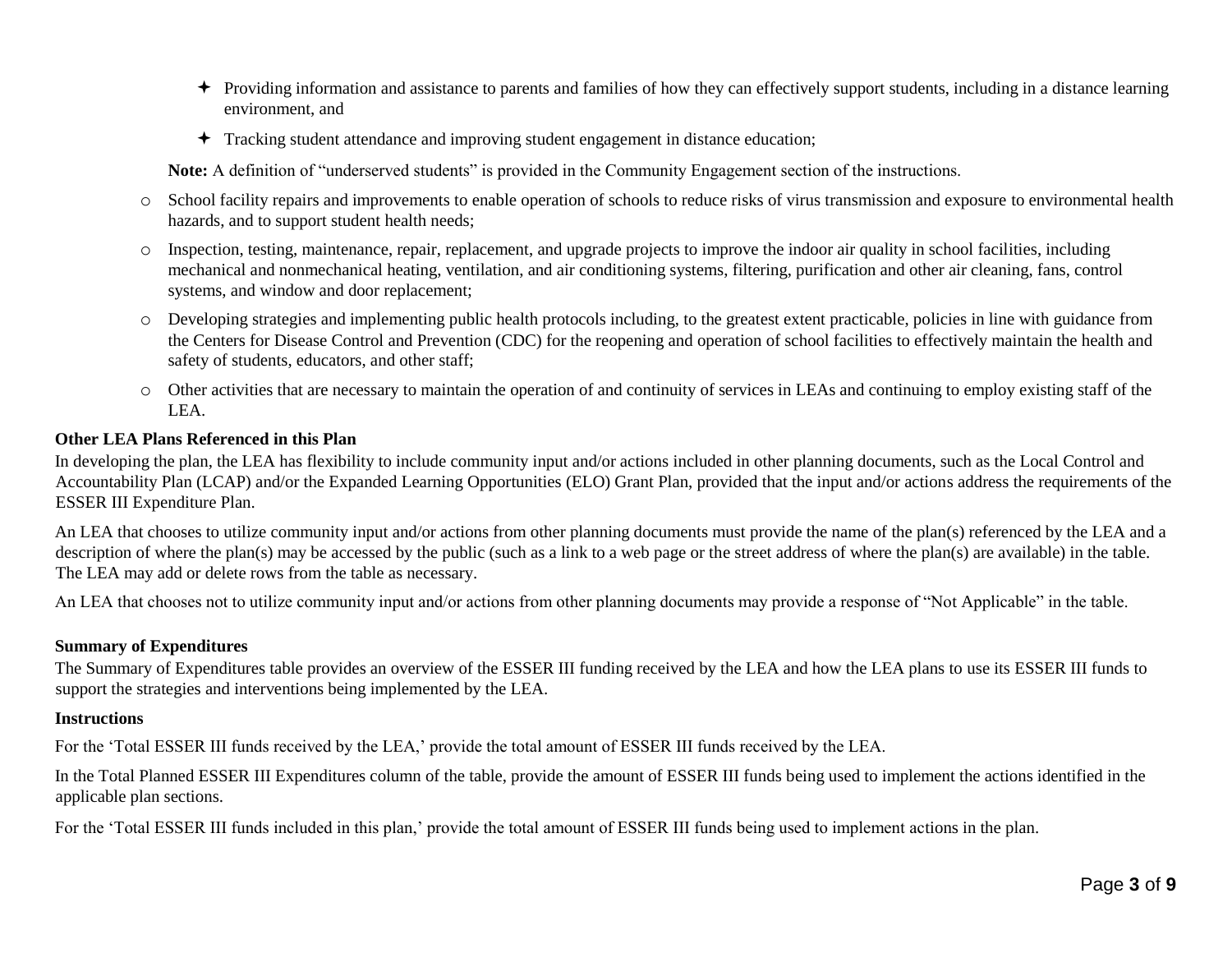# **Community Engagement Purpose and Requirements**

An LEA's decisions about how to use its ESSER III funds will directly impact the students, families, and the local community, and thus the LEA's plan must be tailored to the specific needs faced by students and schools. These community members will have significant insight into what prevention and mitigation strategies should be pursued to keep students and staff safe, as well as how the various COVID–19 prevention and mitigation strategies impact teaching, learning, and dayto-day school experiences.

An LEA must engage in meaningful consultation with the following community members, as applicable to the LEA:

- Students;
- Families, including families that speak languages other than English;
- School and district administrators, including special education administrators;
- Teachers, principals, school leaders, other educators, school staff, and local bargaining units, as applicable.

"Meaningful consultation" with the community includes considering the perspectives and insights of each of the required community members in identifying the unique needs of the LEA, especially related to the effects of the COVID-19 pandemic. Comprehensive strategic planning will utilize these perspectives and insights to determine the most effective strategies and interventions to address these needs through the programs and services the LEA implements with its ESSER III funds.

Additionally, an LEA must engage in meaningful consultation with the following groups to the extent that they are present or served in the LEA:

- Tribes:
- Civil rights organizations, including disability rights organizations (e.g. the American Association of People with Disabilities, the American Civil Liberties Union, National Association for the Advancement of Colored People, etc.); and
- Individuals or advocates representing the interests of children with disabilities, English learners, homeless students, foster youth, migratory students, children who are incarcerated, and other underserved students.

o For purposes of this requirement "underserved students" include:

- Students who are low-income;
- Students who are English learners;
- Students of color;
- $\div$  Students who are foster youth;
- Homeless students;
- Students with disabilities; and Migratory students.

LEAs are also encouraged to engage with community partners, expanded learning providers, and other community organizations in developing the plan.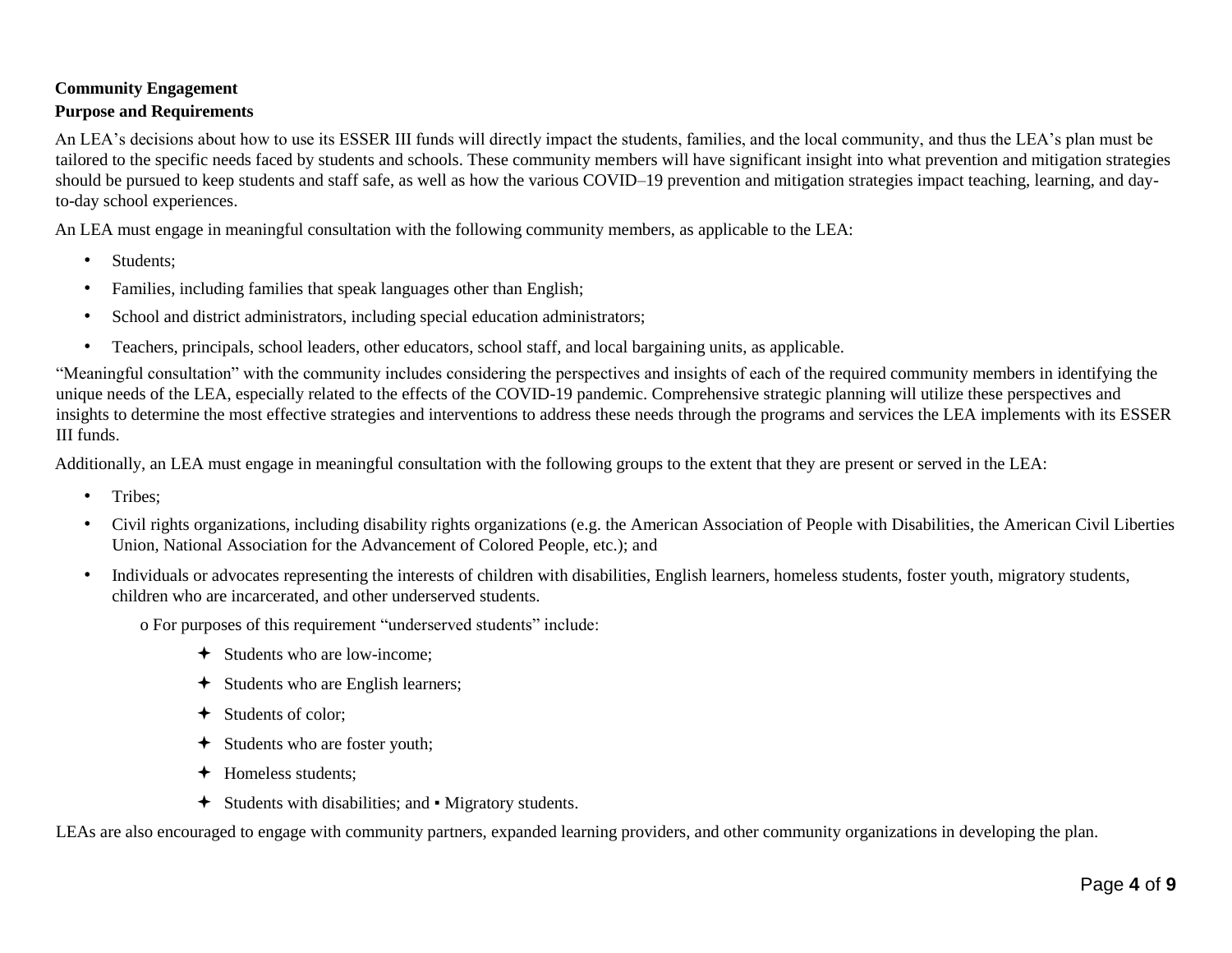Information and resources that support effective community engagement may be found under *Resources* on the following web page of the CDE's website: [https://www.cde.ca.gov/re/lc.](https://www.cde.ca.gov/re/lc)

#### **Instructions**

In responding to the following prompts, the LEA may reference or include input provided by community members during the development of existing plans, including the LCAP and/or the ELO Grant Plan, to the extent that the input is applicable to the requirements of the ESSER III Expenditure Plan. Descriptions provided should include sufficient detail yet be sufficiently succinct to promote a broad understanding among the LEA's local community.

## **A description of the efforts made by the LEA to meaningfully consult with its required community members and the opportunities provided by the LEA for public input in the development of the plan.**

A sufficient response to this prompt will describe how the LEA sought to meaningfully consult with its required community members in the development of the plan, how the LEA promoted the opportunities for community engagement, and the opportunities that the LEA provided for input from the public at large into the development of the plan.

As noted above, a description of "meaningful consultation" with the community will include an explanation of how the LEA has considered the perspectives and insights of each of the required community members in identifying the unique needs of the LEA, especially related to the effects of the COVID-19 pandemic.

## **A description of the how the development of the plan was influenced by community input.**

A sufficient response to this prompt will provide clear, specific information about how input from community members and the public at large was considered in the development of the LEA's plan for its use of ESSER III funds. This response must describe aspects of the ESSER III Expenditure Plan that were influenced by or developed in response to input from community members.

- For the purposes of this prompt, "aspects" may include:
	- Prevention and mitigation strategies to continuously and safely operate schools for in-person learning;
	- Strategies to address the academic impact of lost instructional time through implementation of evidence-based interventions (e.g. summer learning or summer enrichment, extended day, comprehensive afterschool programs, or extended school year programs);
	- $\circ$  Any other strategies or activities implemented with the LEA's ESSER III fund apportionment consistent with section 2001(e)(2) of the ARP Act; and
	- Progress monitoring to ensure interventions address the academic, social, emotional, and mental health needs for all students, especially those students disproportionately impacted by COVID-19

For additional information and guidance, please see the U.S. Department of Education's Roadmap to Reopening Safely and Meeting All Students' Needs Document, available here: [https://www2.ed.gov/documents/coronavirus/reopening-2.pdf.](https://www2.ed.gov/documents/coronavirus/reopening-2.pdf) 

## **Planned Actions and Expenditures**

#### **Purpose and Requirements**

As noted in the Introduction, an LEA receiving ESSER III funds is required to develop a plan to use its ESSER III funds to, at a minimum, address students' academic, social, emotional, and mental health needs, as well as the opportunity gaps that existed before, and were exacerbated by, the COVID-19 pandemic.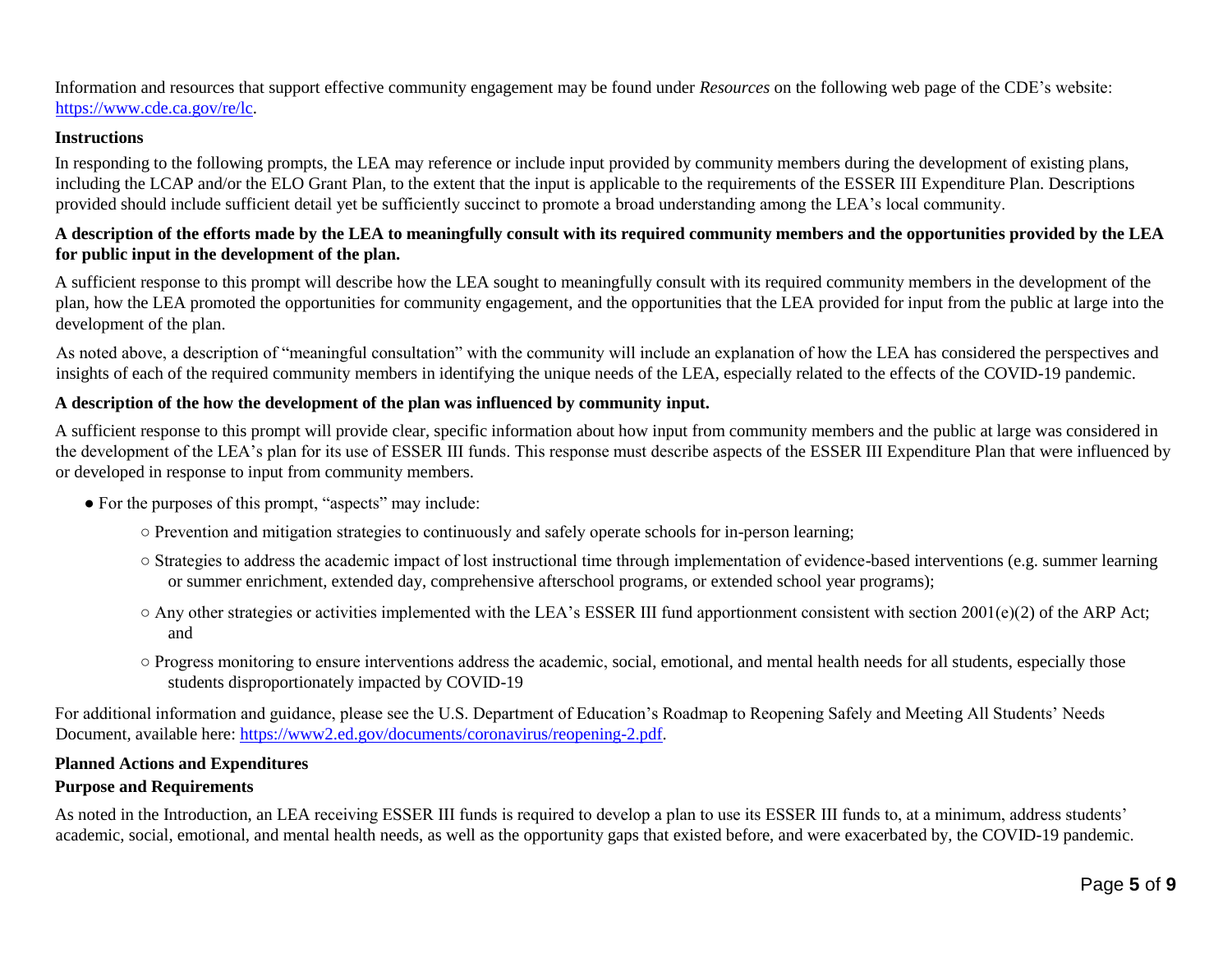## **Instructions**

An LEA has the flexibility to include actions described in existing plans, including the LCAP and/or ELO Grant Plan, to the extent that the action(s) address the requirements of the ESSER III Expenditure Plan. When including action(s) from other plans, the LEA must describe how the action(s) included in the ESSER III Expenditure Plan supplement the work described in the plan being referenced. The LEA must specify the amount of ESSER III funds that it intends to use to implement the action(s); these ESSER III funds must be in addition to any funding for those action(s) already included in the plan(s) referenced by the LEA. Descriptions of actions provided should include sufficient detail yet be sufficiently succinct to promote a broad understanding among the LEA's local community.

#### **Strategies for Continuous and Safe In-Person Learning**

Provide the total amount of funds being used to implement actions related to Continuous and Safe In-Person Learning, then complete the table as follows:

- If the action(s) are included in another plan, identify the plan and provide the applicable goal and/or action number from the plan. If the action(s) are not included in another plan, write "N/A".
- Provide a short title for the action(s).
- Provide a description of the action(s) the LEA will implement using ESSER III funds for prevention and mitigation strategies that are, to the greatest extent practicable, in line with the most recent CDC guidance, in order to continuously and safely operate schools for in-person learning.
- Specify the amount of ESSER III funds the LEA plans to expend to implement the action(s); these ESSER III funds must be in addition to any funding for those action(s) already included in the plan(s) referenced by the LEA.

#### **Addressing the Impact of Lost Instructional Time**

As a reminder, the LEA must use not less than 20 percent of its ESSER III funds to address the academic impact of lost instructional time. Provide the total amount of funds being used to implement actions related to addressing the impact of lost instructional time, then complete the table as follows:

- If the action(s) are included in another plan, identify the plan and provide the applicable goal and/or action number from the plan. If the action(s) are not included in another plan, write "N/A".
- Provide a short title for the action(s).
- Provide a description of the action(s) the LEA will implement using ESSER III funds to address the academic impact of lost instructional time through the implementation of evidence-based interventions, such as summer learning or summer enrichment, extended day, comprehensive afterschool programs, or extended school year programs.
- Specify the amount of ESSER III funds the LEA plans to expend to implement the action(s); these ESSER III funds must be in addition to any funding for those action(s) already included in the plan(s) referenced by the LEA.

#### **Use of Any Remaining Funds**

After completing the Strategies for Continuous and Safe In-Person Learning and the Addressing the Impact of Lost Instructional Time portions of the plan, the LEA may use any remaining ESSER III funds to implement additional actions to address students' academic, social, emotional, and mental health needs, as well as to address opportunity gaps, consistent with the allowable uses identified above in the Fiscal Requirements section of the Instructions. LEAs choosing to use ESSER III funds in this manner must provide the total amount of funds being used to implement actions with any remaining ESSER III funds, then complete the table as follows: